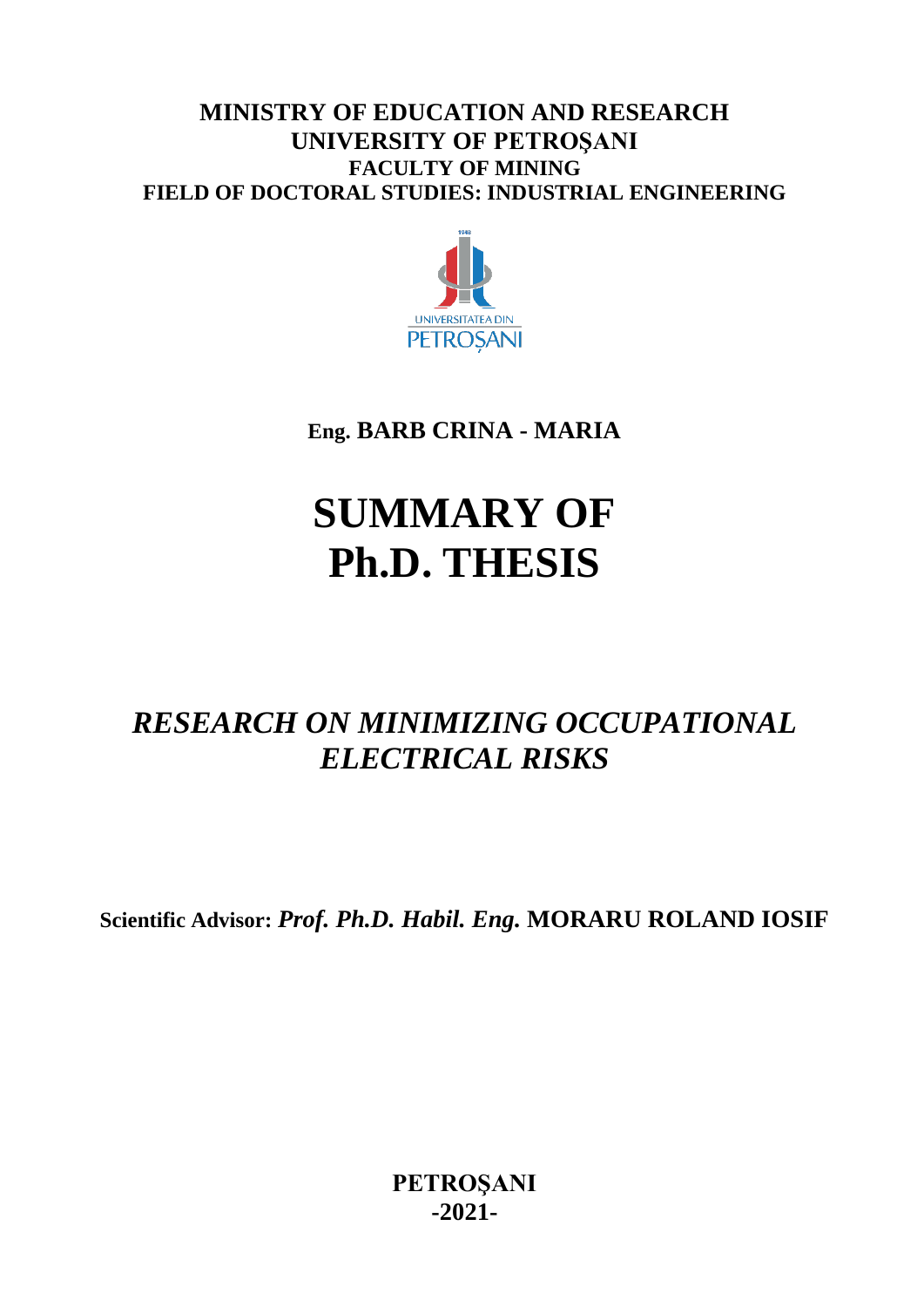# **CONTENTS**

|         |       |         | <b>CHAPTER 1: ANALYSIS OF THE NATIONAL AND INTERNATIONAL LEGISLATIVE</b><br>CONTEXT AND THE CURRENT STATE OF MANAGEMENT STRATEGIES FOR |
|---------|-------|---------|----------------------------------------------------------------------------------------------------------------------------------------|
|         |       |         |                                                                                                                                        |
|         |       |         |                                                                                                                                        |
|         |       |         |                                                                                                                                        |
|         |       | 1.1.1.1 |                                                                                                                                        |
|         |       | 1.1.1.2 |                                                                                                                                        |
|         |       | 1.1.1.3 |                                                                                                                                        |
|         |       | 1.1.1.4 |                                                                                                                                        |
|         |       | 1.1.1.5 | National framework for Occupational Safety and the Health Management                                                                   |
|         |       |         |                                                                                                                                        |
|         | 1.1.2 |         | National Strategy in the field of Occupational Safety and Health between 2018-                                                         |
|         |       | 1.1.2.1 |                                                                                                                                        |
|         |       | 1.1.2.2 | The general and specific objectives of the National Strategy in the field of                                                           |
|         |       |         |                                                                                                                                        |
| 1.2     |       |         |                                                                                                                                        |
|         | 1.2.1 |         |                                                                                                                                        |
|         |       |         |                                                                                                                                        |
|         |       | 1.2.1.2 |                                                                                                                                        |
|         |       | 1.2.1.3 | Own work safety instructions for works in electrical installations                                                                     |
|         | 1.2.2 |         |                                                                                                                                        |
|         |       | 1.2.2.1 | The European Union's Energy Strategy and its objectives in relation to the years                                                       |
|         |       | 1.2.2.2 | Romania's Energy Strategy 2019-2030 with the perspective of 2050                                                                       |
| 1.3     |       |         |                                                                                                                                        |
|         |       |         |                                                                                                                                        |
|         |       | 1.3.1.1 |                                                                                                                                        |
|         |       | 1.3.1.2 |                                                                                                                                        |
|         | 1.3.2 |         |                                                                                                                                        |
|         |       | 1.3.2.1 | Comparing analysis methods of quantitative and qualitative risks                                                                       |
|         |       | 1.3.2.2 |                                                                                                                                        |
|         |       |         |                                                                                                                                        |
|         |       |         | <b>CHAPTER 2: DOCUMENTARY SYNTHESIS ON THE TYPES OF MANIFESTATION</b>                                                                  |
|         |       |         | FORMS AND MEANS OF PREVENTION-PROTECTION AGAINST ELECTRICAL RISK                                                                       |
| 2.1     |       |         |                                                                                                                                        |
|         |       |         |                                                                                                                                        |
| $2.2\,$ |       |         | Statistical data of work accidents at the national and the international level                                                         |
|         | 2.2.1 |         |                                                                                                                                        |
|         | 2.2.2 |         |                                                                                                                                        |
| 2.3     |       |         |                                                                                                                                        |
| 2.4     |       |         | Risk-based comparative analysis of the activities performed by operators within a non-                                                 |
|         |       |         | technologized power station in relation to a re-technologized one                                                                      |
|         | 2.4.1 |         |                                                                                                                                        |
|         | 2.4.2 |         | 220/110/20kV non-technologized power station – Description of station                                                                  |
|         |       | 2.4.2.1 |                                                                                                                                        |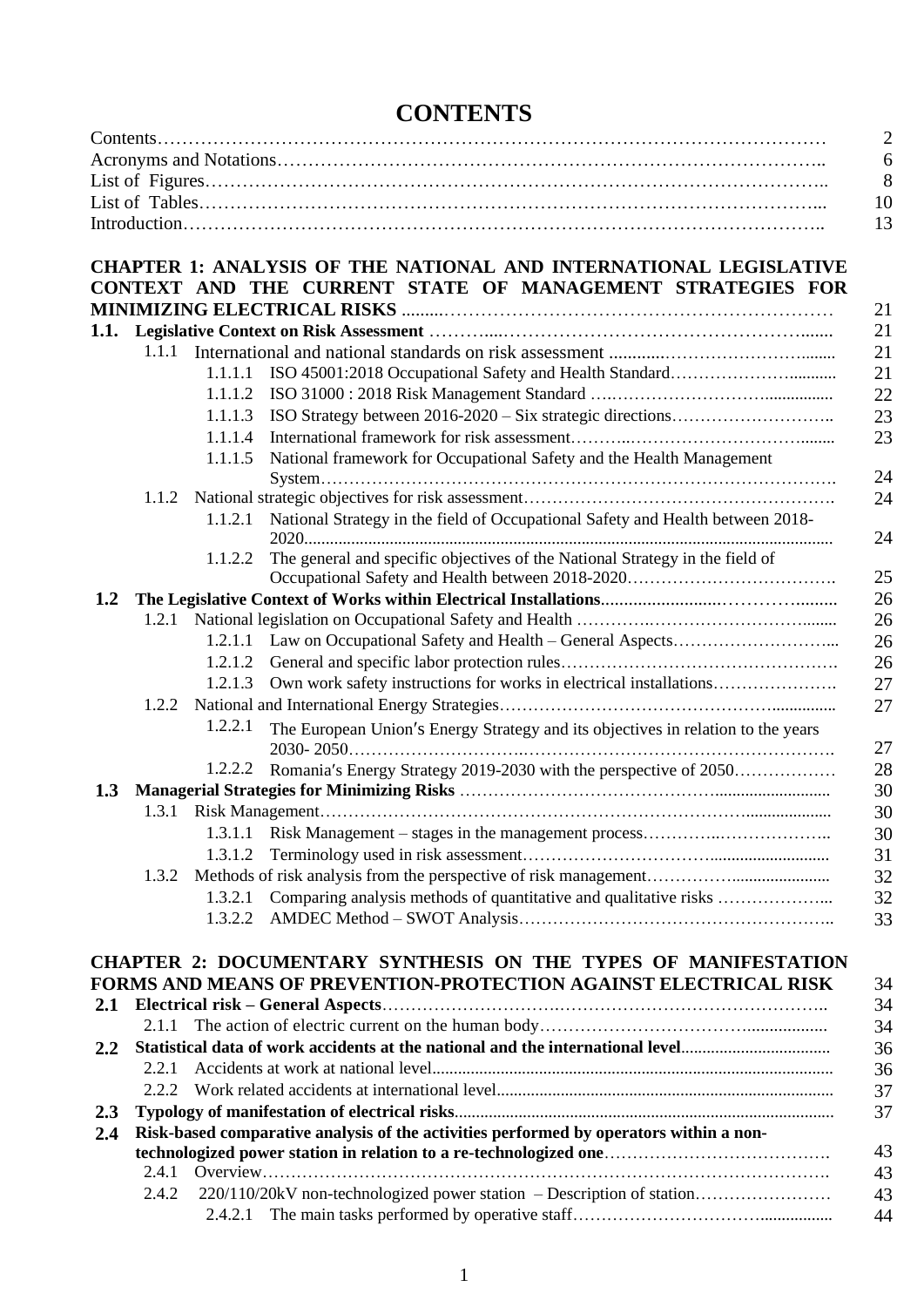|     |       | 2.4.2.2 | Identification of risk factors and circumstances within the non-technologized power              |          |
|-----|-------|---------|--------------------------------------------------------------------------------------------------|----------|
|     |       |         |                                                                                                  | 45       |
|     |       |         | 2.4.3 220/110/20kV re-technologized power station – Description of the station                   | 45       |
|     |       | 2.4.3.1 |                                                                                                  | 46       |
|     |       | 2.4.3.2 | Identification of risk factors and circumstances within the re-technologized power               | 47       |
| 2.5 |       |         |                                                                                                  | 47       |
|     |       |         |                                                                                                  | 47       |
|     |       |         |                                                                                                  | 47       |
|     |       |         | 2.5.1.2 Classification of protection equipment and means used in electrical installations        | 48       |
|     |       | 2.5.1.3 | Aspects related to the danger of injury and occupational disease caused by                       | 49       |
|     | 2.5.2 |         | Electrical safety of persons in the domestic and industrial environment - earthing installations |          |
|     |       |         |                                                                                                  | 49       |
|     |       | 2.5.2.1 |                                                                                                  | 49       |
|     |       | 2.5.2.2 | Aspects related to the protection systems of electrical installations in use                     | 50       |
|     | 2.5.3 |         | General means of prevention and protection against electric shock                                | 53       |
|     |       | 2.5.3.1 |                                                                                                  | 53       |
|     |       | 2.5.3.2 |                                                                                                  | 54       |
|     |       | 2.5.3.3 |                                                                                                  | 54       |
|     |       | 2.5.3.4 |                                                                                                  | 55       |
|     |       | 2.5.3.5 | Main and additional means of protection against electric shock                                   | 55       |
|     |       |         | <b>CHAPTER 3: ANALYSIS OF THE SPECIALIZED LITERATURE REGARDING OSH</b>                           |          |
|     |       |         | MANAGEMENT SYSTEMS APPLICABLE IN ORGANIZATIONS IN THE ELECTRICAL                                 |          |
|     |       |         |                                                                                                  | 56       |
| 3.1 |       |         |                                                                                                  | 56       |
| 3.2 |       |         |                                                                                                  | 60       |
|     | 3.2.1 |         |                                                                                                  | 61       |
|     |       |         | $2.2.2$ M, we can contribute the contract of the second second $\mathcal{L}$                     | $\sim$ 1 |

|  | -61 |
|--|-----|
|  | 64  |
|  | -65 |
|  | .68 |
|  | 68  |

|--|--|--|

### **CHAPTER 4: EXPERIMENTAL RESEARCH REGARDING ELECTRICAL RISK**

| 4.2 |  |                                                                       | 79  |
|-----|--|-----------------------------------------------------------------------|-----|
|     |  |                                                                       | 98  |
|     |  |                                                                       | 98  |
|     |  |                                                                       | 98  |
|     |  | 4.3.2.1 The component of diminishing the severity of the consequences | 98  |
|     |  |                                                                       | 98  |
|     |  |                                                                       | 100 |
|     |  |                                                                       |     |
|     |  |                                                                       |     |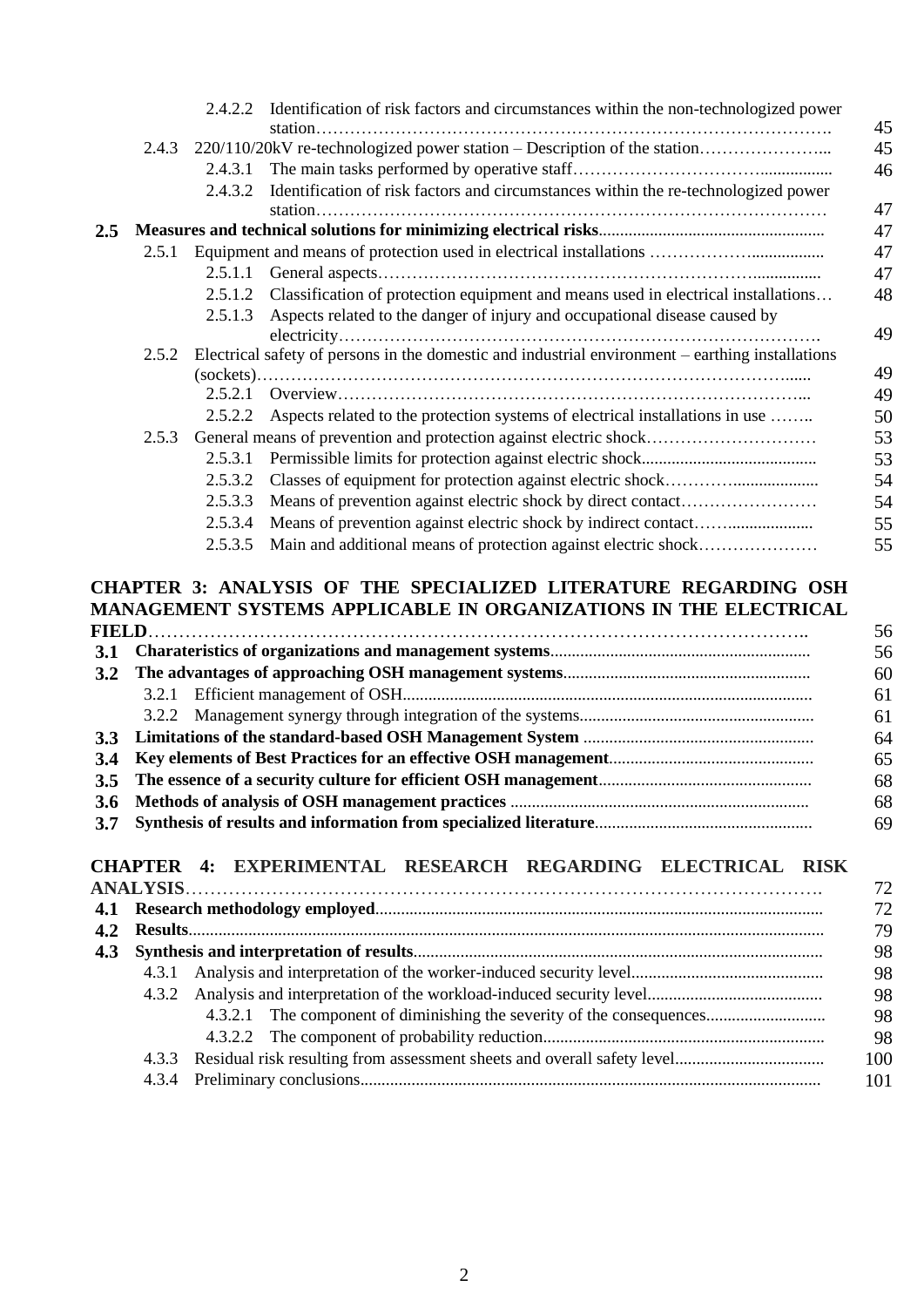#### **CHAPTER 5: EXPERIMENTAL RESEARCH ON THE WORKERS PERCEPTION OF OSHMS PERFORMANCE WITHIN AN ELECTRICAL ORGANIZATION**

| 5.1 |                | 102                                                                                            |
|-----|----------------|------------------------------------------------------------------------------------------------|
|     |                | 103                                                                                            |
|     |                | 103                                                                                            |
|     |                | 107<br>5.1.1.2                                                                                 |
|     |                | 112                                                                                            |
|     | 5.1.2          | 112                                                                                            |
|     | 5.1.3          | 114                                                                                            |
|     | 5.1.4          | 114                                                                                            |
|     | 5.1.5          | 116                                                                                            |
|     |                | 116                                                                                            |
|     |                | 117                                                                                            |
|     |                | 117                                                                                            |
|     | 5.1.6          | 118                                                                                            |
|     | 5.1.7          | 119                                                                                            |
| 5.2 |                | Results of the OSHMS perception survey in the investigated organization<br>119                 |
|     | 5.2.1          | 119                                                                                            |
|     | 5.2.2          | 119                                                                                            |
|     | 5.2.3          | The Respondents' understanding of the Occupational Safety and Health Policy within the         |
|     |                | 121                                                                                            |
|     | 5.2.4          | 122                                                                                            |
|     |                | 123                                                                                            |
|     |                | The usefulness of the OSH committee, the OSH improvement team and the OSH<br>5.2.4.2<br>124    |
|     |                | Difference in perception of the usefulness of OSH committees, OSH improvement<br>5.2.4.3       |
|     | 5.2.5          | 125                                                                                            |
|     |                | 127<br>5.2.5.1                                                                                 |
|     |                | 127                                                                                            |
|     | 5.2.6          | 129<br>131                                                                                     |
|     |                | 5.2.6.1                                                                                        |
|     |                | 131<br>5.2.6.2                                                                                 |
|     |                | 132                                                                                            |
|     | 5.2.7<br>5.2.8 | 134                                                                                            |
|     |                | 138<br>5.2.9 Restrictions/ Limitations concerning the promotion of OSH within the Organization |
|     |                | 138                                                                                            |
| 5.3 | 5.3.1          | 141                                                                                            |
|     | 5.3.2          | 141                                                                                            |
|     |                | 141                                                                                            |
|     |                | 141                                                                                            |
|     |                | 5.3.2.2<br>142                                                                                 |
|     | 5.3.3          | 143                                                                                            |
|     | 5.3.4<br>5.3.5 | 144                                                                                            |
|     | 5.3.6          | 144                                                                                            |
|     | 5.3.7          | 145                                                                                            |
|     |                | 145                                                                                            |
|     | 5.3.8          | 145                                                                                            |
|     | 5.3.9          | 146                                                                                            |
|     | 5.3.10         | 147                                                                                            |
|     |                | 5.3.10.1<br>147                                                                                |
|     |                | OSH Management System Framework recommended for the Organization<br>5.3.10.2<br>148            |
|     | 5.3.11         | 151                                                                                            |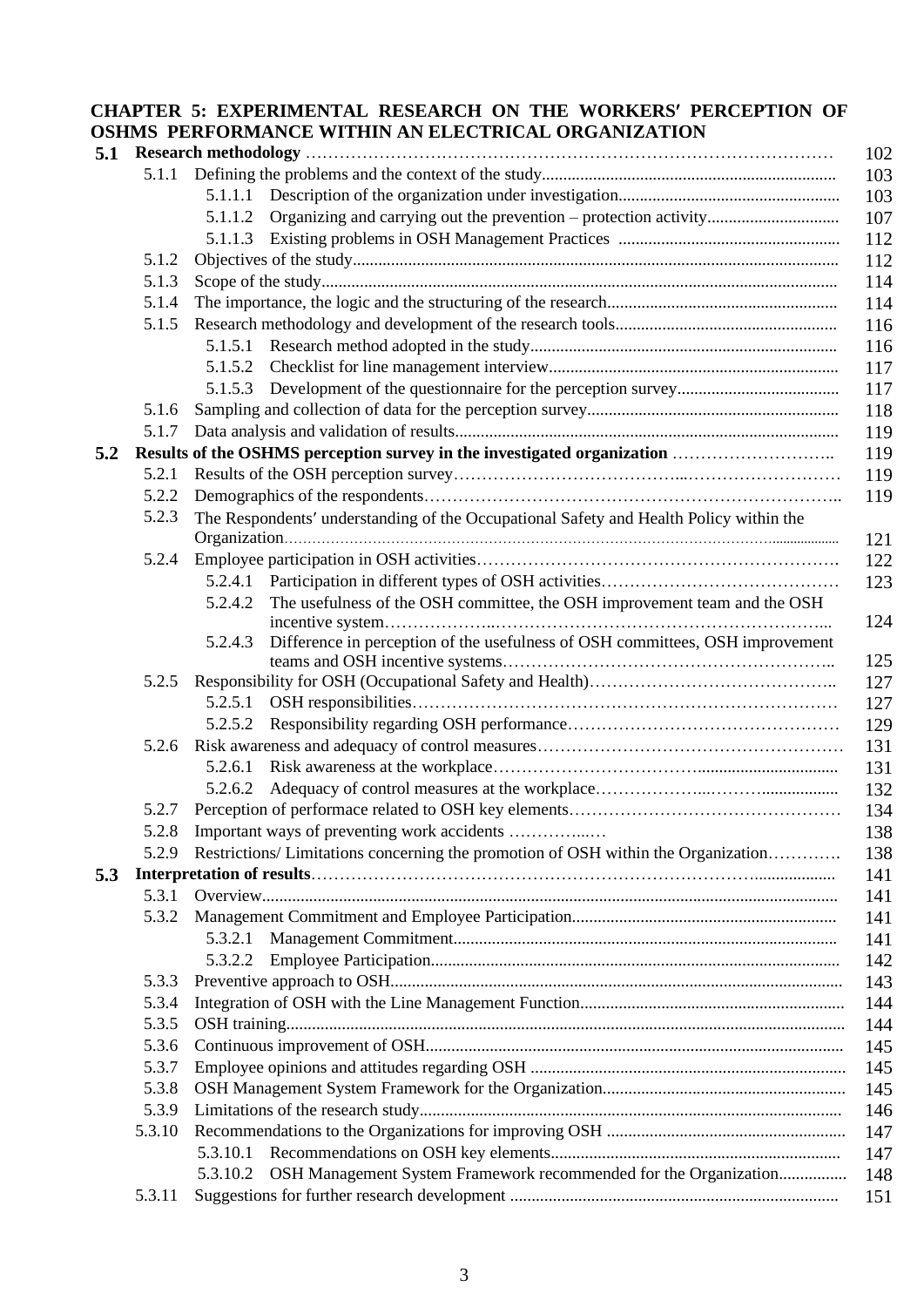|     | CHAPTER 6: SYSTEMIC OPERATIONAL MANAGEMENT MODEL OF OSH FOR                                                                           |     |
|-----|---------------------------------------------------------------------------------------------------------------------------------------|-----|
|     |                                                                                                                                       | 153 |
| 6.1 |                                                                                                                                       | 153 |
| 6.2 |                                                                                                                                       | 153 |
| 6.3 |                                                                                                                                       | 155 |
| 6.4 |                                                                                                                                       | 156 |
|     | 6.4.1                                                                                                                                 | 158 |
|     | 6.4.2                                                                                                                                 | 161 |
|     |                                                                                                                                       | 162 |
| 6.5 | Stratified / recursive structure of SMMOSH. Application to the investigated Organization in the                                       | 163 |
| 6.6 |                                                                                                                                       | 166 |
| 6.7 |                                                                                                                                       | 166 |
| 6.8 |                                                                                                                                       | 167 |
|     | 6.8.1                                                                                                                                 | 167 |
|     | 6.8.2                                                                                                                                 | 169 |
|     | 6.8.3                                                                                                                                 | 169 |
|     | 6.8.4                                                                                                                                 | 169 |
|     | 6.8.5                                                                                                                                 | 169 |
|     | 6.8.6                                                                                                                                 | 170 |
|     | 6.8.7                                                                                                                                 | 171 |
|     | 6.8.8                                                                                                                                 | 171 |
| 6.9 |                                                                                                                                       | 171 |
|     |                                                                                                                                       |     |
| OF  | <b>CHAPTER 7: FINAL CONCLUSIONS AND PERSONAL CONTRIBUTIONS. THE LIMITS</b><br>THE STUDY AND DIRECTIONS FOR FURTHER DEVELOPMENT OF THE |     |
|     |                                                                                                                                       | 173 |
| 7.1 |                                                                                                                                       | 173 |
| 7.2 |                                                                                                                                       | 179 |
| 7.3 | Limitations of the study and perspective for further research development                                                             | 183 |
|     |                                                                                                                                       | 183 |
|     | 7.3.2                                                                                                                                 |     |
|     |                                                                                                                                       | 184 |
|     |                                                                                                                                       | 186 |
|     |                                                                                                                                       | 193 |
|     |                                                                                                                                       | 194 |
|     |                                                                                                                                       | 195 |
|     |                                                                                                                                       | 199 |
|     |                                                                                                                                       | 202 |
|     |                                                                                                                                       | 206 |
|     |                                                                                                                                       | 210 |
|     |                                                                                                                                       | 212 |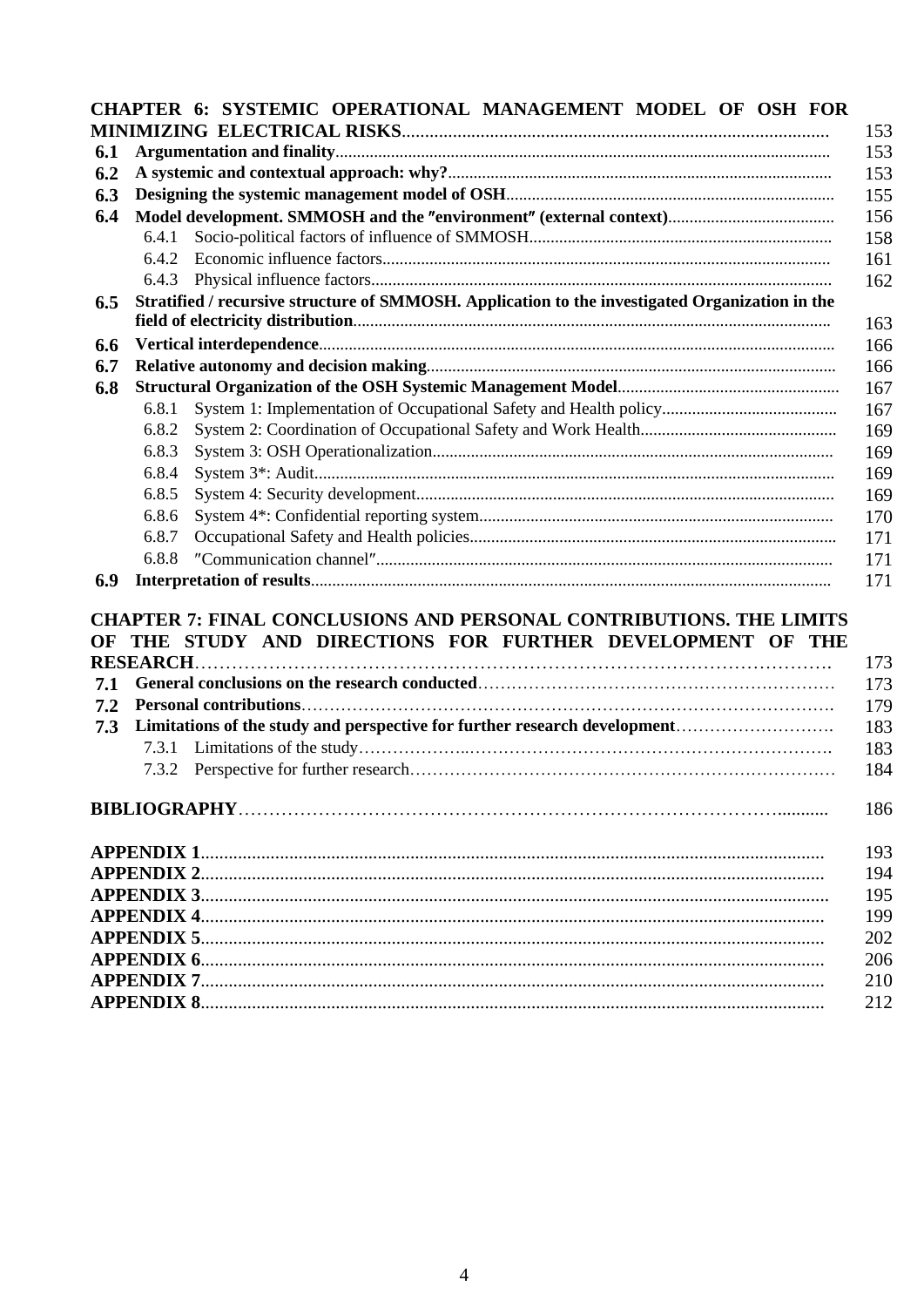#### **1. Research Topic. Timeliness, Necessity, Importance**

.

The evolution of the statistical indicators regarding the collective work accidents produced in Romania in the last two decades according to the records of the National Institute of Statistics, section 35 - Production and supply of electricity at national level, indicates that there is a decrease in the number of accidents. However, the number of accidents caused by electrical risks continues to remain unacceptably high, with all the associated human, economic and social consequences, which highlights the **importance of the present research** topic.

Existing, applied and validated approaches regarding occupational safety and health management focus on management functions, national and international guidelines, quality standards and principles, with a view to define, describe and ensure the conditions for the implementation of occupational safety and health management systems. These approaches may be a necessary and useful step in the synergetic approach to effectively manage the workers safety and health*;* but these may not be comprehensive enough to properly address all the complex aspects associated with the management of occupational risks of an electrical nature in the complex context of current challenges arising from major changes in the dynamic reality of emerging work environments. **Increasingly topical**, it is necessary to identify, develop and implement a new pragmatic approach, realistic and adapted to the conditions, but at the same time systemic of OSH management, with applicability in the area of electrical risks.

**The need** for such an approach to electrical risks can facilitate the development of a systemic model of occupational safety and health management in the context of attempting to interpret events as a whole and "to see" them, including technical failures and human error as "products," of system operation, and, in this sense, to analyze the consequences of the chain of events (accidents / incidents / occupational diseases / breakdowns / major accidents / property damage, etc), as a result of the operation of the systems. The ultimate purpose of such a research approach is to maintain the risk in an acceptable field in the operations of any economic enterprise, regardless of the internal, external and risk management context in which it is located.

The reasons synthetically presented supra, spell out and support the topicality, the necessity, the importance and the opportunity of the scientific research of the present doctoral thesis, as well as the minimization of occupational electrical risks.

#### **2. Objectives of the Doctoral Research**

*The general objective (GO)* of the doctoral thesis is meant to evaluate the technical, organizational and other options that can be used in the future in industrial companies in Romania, in order to understand how theory and practice can be integrated to improve prevention of electrical risks and related economic results.

The intended result is the adaptation and application of a methodology to analyze electrical risks in medium and high voltage installations, to develop a set of tools for risk and safety level assessment, with a view to minimize occupational electrical risks and develop a systemic management of OSH model and its application in a company supplying and distributing electricity.

In order to achieve the general objective, the following **specific objectives (SO)** have been set:

*O.S. 1. Analysis of the national and international legislative context, as well as of the current state of the managerial strategies for minimizing electrical risks;* 

*O.S. 2. Systematization of a typology of electrical risks associated with various categories of specific basic activities and realization of a documentary synthesis on the available technical means of prevention and protection;*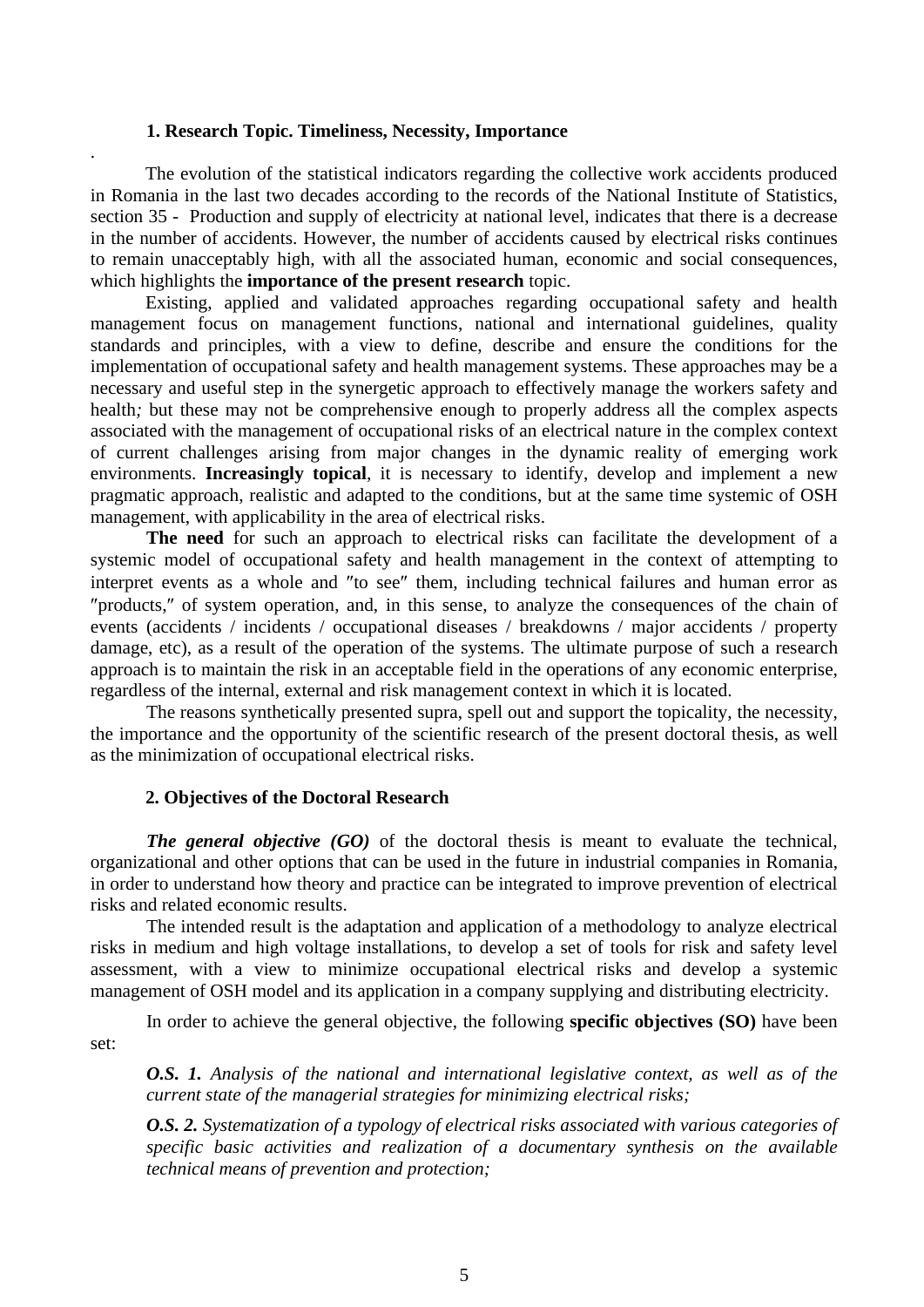*O.S. 3. Analysis of the literature on OSH management systems applicable in organizations in the electrical field, in order to generate a quasi-exhaustive review of the most relevant and current sources in specialized literature on the characteristics, benefits and limitations of management systems, the necessary elements for the efficient management of OSH regarding OSH best practices, models and frameworks of OSH management system by various professional and standardization associations;*

*O.S. 4. Carrying out an electrical risk analysis based on an audit aimed at establishing the initial situation of the industrial unit in the case study, from the point of view of the OSH, to serve as a reference point for measuring and monitoring the performance of the management system;*

*O.S. 5. Adaptation and application of a methodology for the analysis of electrical risks in organizations, which allows the investigation of the work system by taking into account the dynamics of development and the existing interconditions between the components of the system;*

*O.S.6. Development and application of a research methodology, tools / questionnaires for conducting a statistical study on the workers / managers perception of how to achieve and implicitly obtain the effectiveness of OSH management system operation in the field of conveyance and distribution of electricity.* 

*O.S. 7. Theoretical and methodological substantiation of a systemic OSH management model that optimizes the maintenance of electrical risks within an acceptable interval in the operations of an organization, from the primary perspective of worker safety and health, to ensure an increased preventive potential, in the sense that, if all subsystems and connections involved in the model are present within the organization and working correctly / efficiently, the probability of producing malfunctions is to be lower than in the opposite case.*

#### **3. The Structure of the Doctoral Thesis**

The doctoral thesis comprises 7 chapters incorporating 213 pages, a number of 173 pages allocated to the proper scientific research and 21 pages to the 8 appendices, 106 figures, 48 tables, and 181 bibliographical references.

**Chapter 1**, entitled *Analysis of the National and International Legislative Context and the Current State of Management Strategies for Minimizing Electrical Risks,* is assigned to the presentation of national and international standards on risk assessment, national legislation on occupational safety and health, national strategic objectives with a view to occupational safety and health, national and international energy strategies, management strategies of risk minimization, risk analysis methods from the perspective of risk management. The results of this analysis carried out in Chapter 1, were a preliminary step in substantiating the general contextual framework for conducting research, in order to detail the study on the systemic operational management model of OSH designed to minimize electrical risks within an organization in the field of electricity.

**Chapter 2**, named *Documentary Synthesis on the Types of Manifestations Forms and Means of Prevention-Protection against Electrical Risk*, focuses on the coherent and synthetic structuring of the types of electrical risks associated with various categories of the specific basic activities. The statistical data regarding work accidents produced at national and international level are presented selectively; a comparative analysis was performed regarding the activities carried out by the operative personnel within a non-retechnologized station compared to a re-technologized one. A classification was also made of the equipment and means of protection employed in the electrical installations, as well as of the measures and technical solutions applied in order to minimize the electrical risks at the present day stage. All these issues dealt with in Chapter 2, provided information on the typology of electrical risks, as well as the general means of prevention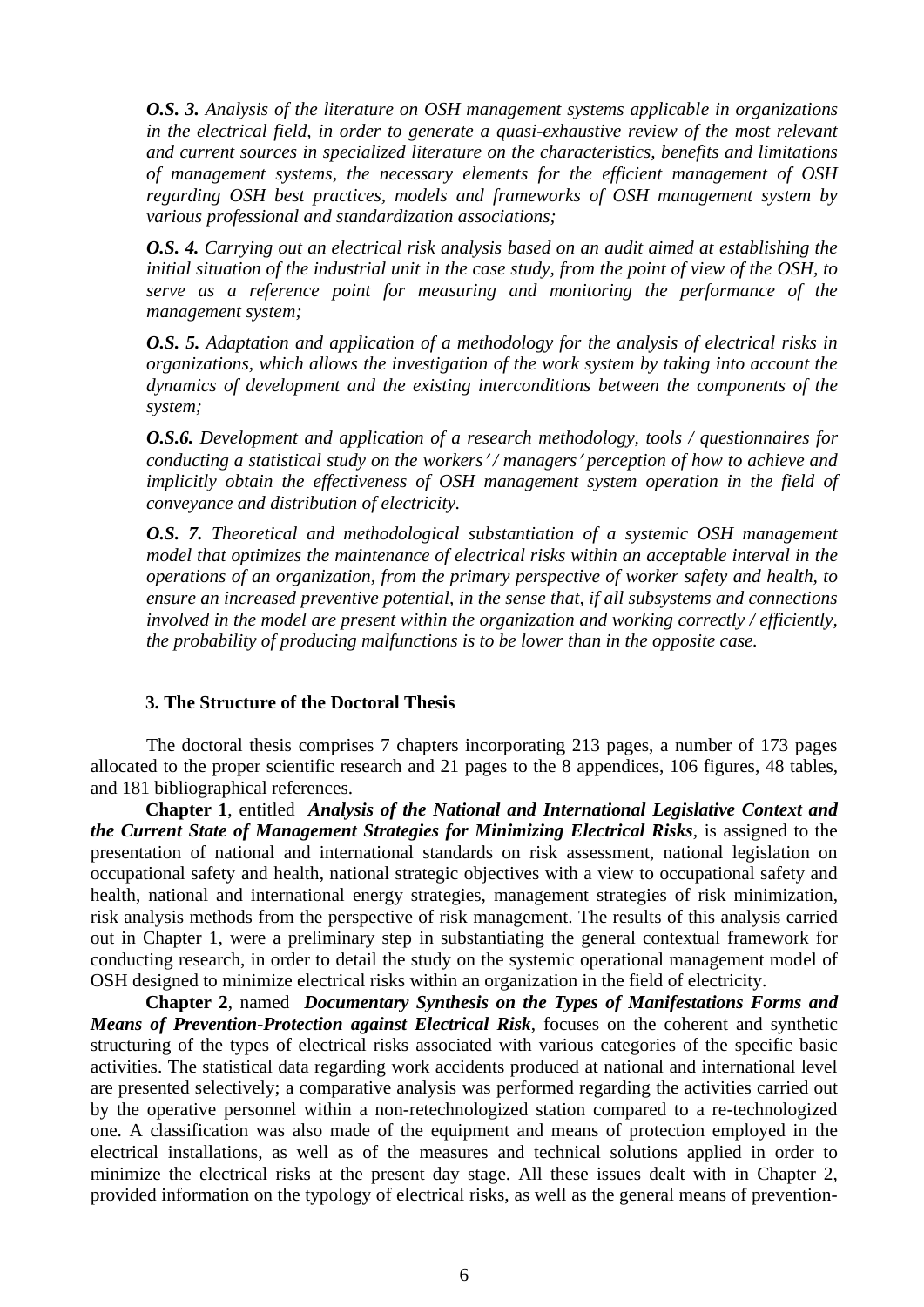protection to be adopted, providing a comprehensive view of the situation and a clear reporting system on the area of certainty of the research field.

**Chapter 3** – *Analysis of the Specialized Literature regarding OSH Management Sytems Applicable in Organizations in the Electrical Field –* aims to present the characteristics of organizations and management systems, the main advantages of approaching occupational safety and health management systems in a holistic manner. The limitations of the standards based OSH management system have been identified, the key elements of best practices for effective OSH management highlighted, and methods for analyzing OSH management practices summarized. The analysis carried out in this chapter generated a set of carefully organised knowledge that supported the development (in chapter 6) of a systemic operational management model of OSH for minimization of electrical risks. This chapter summarizes the main results, the information and the preliminary conclusions drawn from the analysis of the literature on OSH management systems, as well as methods for evaluating OSH management practices.

**Chapter 4,** named *Experimental Research regarding Electrical Risk Analysis*, is elaborately structured, representing one of the major original contributions of the research. Within this chapter, a methodology for the analysis of electrical risks in medium and high voltage installations has been proposed and applied. A logical sequencing of the stages regarding the proposed methodology has been performed, the priority areas for assessing compliance with security requirements defined and structured on the components of the investigated work system – ENS module, a set of tools for assessing risks used for quantification, an assessment of the level of security and quantification of the risk has also been carried out in a real organization, generically reffered to as "electrical risk."

Given the capacity / potential for improvement detected, the next stage of the research is logically directed to the human and managerial components involved in these activities. It has been considered imperative to develop a statistical study on the perceptions of workers / managers on how to achieve and implicitly obtain the effectiveness of the occupational safety and health system.

As a result, **Chapter 5**, entitled *Experimental Research on the Workers Perception of O.S.H.M.S. Performance within an Electrical Organization*, the object of the research was a company that carries out its activity in the field of conveyance and distribution of electricity. A combined approach, based on diverse methods was adopted, benefiting from the richness of the qualitative data and the level of extension of perceptions following a structured quantitative survey. The carried out research involved an extensive case study on OSH management practices within the organization. Based on the results of the specialized literature reviewed, the research was realized in two parts. In the former, the line management representatives within the organization were interviewed in order to collect information about the priorities and practices of the organization regarding OSH management.

In the latter, a questionnaire was administered to collect the **employees'** opinions and perceptions regarding the management practices of OSH and the functioning of the organization. The responses to the questionaire have been analyzed using descriptive statistics and appropriate parametric tests, which were applied in order to test the statistical significance of the results. An important level of 90% has been set for parametric tests. Based on the above, the analysis of the information that forms the research database was enhanced, using the IBM SPSS (Statistical Package for the Social Sciences) software, one of the most efficient and frequently used statistical data processing programs.

**Chapter 6**, named *Systemic Operational Management Model of OSH for Minimizing Electrical Risks*, is an original, innovative suggestion, a direct consequence of the preliminary conclusions highlighted after interpreting the results of the empirical research in **Chapters 5** and **6**. The model developed is a dynamic system, which aims to maintain the electrical risk in the acceptable field in a coherent manner, for all operations of an organization in the electrical field. The model can be applied proactively in the case of a new system, as well as reactive in the case of an existing one.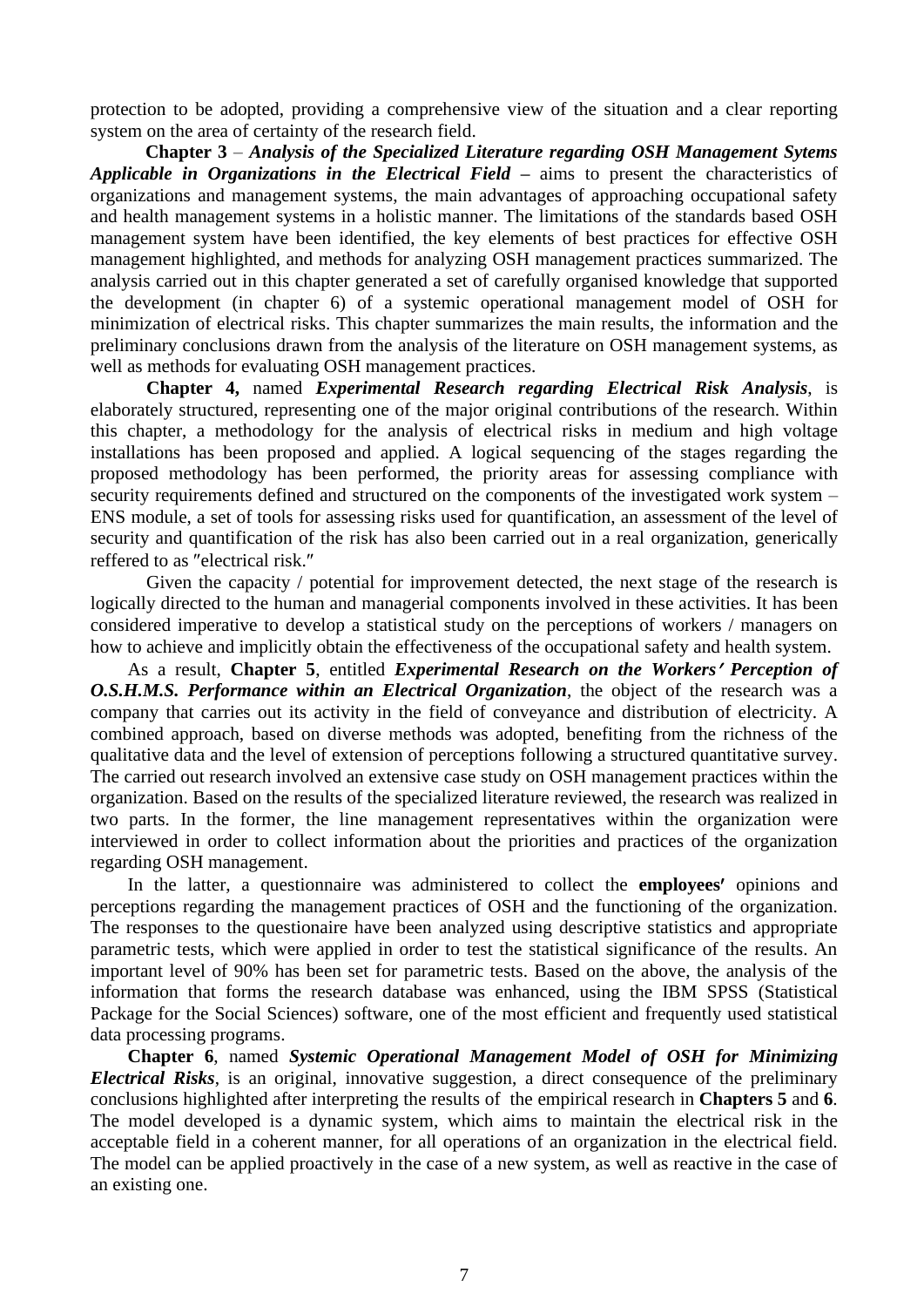In **Chapter 7**, entitled *Final Conclusions and Personal contributions. The limits of the Study and Directions for Further Development of the Research*, the main relevant conclusions are summarized, highlighting the author's original contribution to the research topic. The inherent limitations of the research study are formulated, along with the perspectives for further research and the potential future directions of development of the present doctoral thesis.

#### **4. Complexity and Novelty of the Research**

*The degree of complexity,* is derived from the very importance of the national and international legislative context, the nature of the systems and risks addressed along with the dynamics of the evolution of the scientific research in the field of OSH. Knowledge has been used from several fields (industrial engineering, electrical engineering, occupational safety and health, mathematical statistics, informatics, management), with a view to giving the doctoral thesis a pronounced multidisciplinary and interdisciplinary character. The overall goal is the adaptation and application of an electrical risk analysis methodology, the design and implementation of the perception survey and statistical processing of the collected data, the theoretical and methodological substantiation of the OSH sytemic management model.

*The degree of novelty* of this doctoral thesis stems from the fact that at the beginning of the study, the author did not have predefined / pre-established opinions about the emerging framework and the development of the research*.* Rather, the study was planned in a way that allowed the selected and applied methods, along with the collected data, to define the nature of the relationships between the elements, parameters and significant factors. Thus, the present thesis can be considered more an exploratory study rather than a confirmatory one.

#### **5. Personal Contributions**

#### **A.** *From the perspective of bibliographic research and analysis of the current state of the topic***:**

**A.1.** The main objective of the doctoral thesis is to evaluate the technical, organizational and other options that can be used in the future in industrial companies in Romania, in order to understand how theory and practice can be integrated in order to improve the prevention of electrical risks and related economic results. Moreover, the thesis has led primarily to a *documentary study of the specialized literature* **by** focusing on the provisions of existing national and international legislation, as well as managerial strategies to minimize electrical risks **(Chapter 1)**.

**A.2.** *Carrying out an in-depth and relevant research on the evolution of statistical indicators* on work accidents produced in Romannia between 1996-2017, as well as on the evolution of statistical indicators on collective work accidents produced in Romania betwen 1996-2015; in this approach, a strong emphasis has been put on consulting certain statistical databases in the field **(Chapter 2, § 2.2)**.

**A.3.** *The documentary synthesis regarding the types of manifestations and the means of prevention – protection of electrical risk*, made in Chapter 2, § 2.3 and §2.5, offers a coherent image of the investigated aspects, in order to substantiate the ways of refining the experimental research of the associated risk levels, electrical hazards in industrial organizations in Romania.

**A.4.** *The analysis of the specialized literature on OSH management systems applicable in organizations in the electrical field* (Chapter 3) generated a quasiexhaustive review of the most relevant and current souces in the literature in the field on the characteristics, benefits and limitations of management systems, the elements necessary for the efficient management of OSH with a view to the best OSH practices, the models and frameworks of the OSH management system by various professional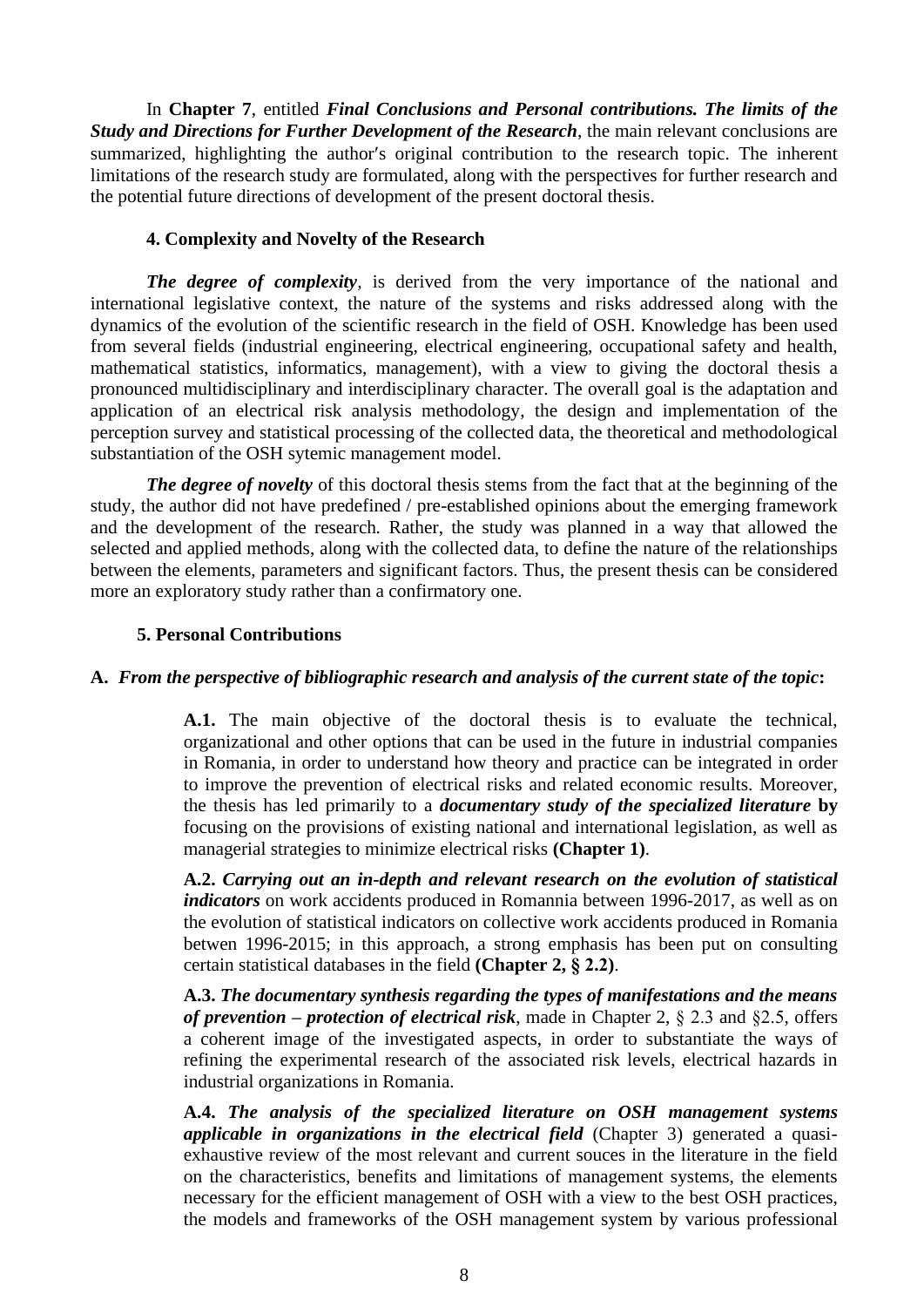and standardization associations, at the same time as the evaluation methods for achieving OSH performance.

**A.5.** In this context of the bibliographic research, we have documented that the integration systems reviewed enable the efficient implementation of the OSH management, not only as a legal and social obligation, by having multiple strengths for industrial organizations but also ensuring the integration of the OSH management in the management of the company.

**A.6.** We have pointed out that, while the translatability of safety culture instruments throughout the industry is common but debatable, **the unique nature of electrical risks requires a personalized approach oriented to safety and security culture programs**, as in the case of oil and gas extraction and other complex socio-technical systems worldwide.

#### *B. From the perspective of establishing the research objectives of the doctoral thesis:*

**B.1.** Identification, based on the analyzes performed and the case studies developed, the difficulties and problems in the field of occupational safety and health relevant for the specific aspects related to occupational electrical risks and accordingly the establishment of the general research goal of this doctoral thesis.

**B.2.** Highlighting the specific objectives and clearly establishing the directions of action with a view to achieving the intermediate objectives circumscribed to the topic of this doctoral thesis on the basis of carefully selected criteria.

**B.3.** Two approaches to assessing the overall performance of OSH have been identified, namely the system audit and the perception survey. This latter approach promotes employees' participation in OSH activities and the feedback to the OSH performance within an organization.

**B.4.** Identifying the possibility of developing the case study regarding the application of the SMMOSH model within a large national industrial company in the field of electricity supply and distribution, in order to illustrate its own characteristics and particularities.

#### *C. From the point of view of theoretical research:*

The significant theoretical contributions included in the doctoral thesis are the following:

**C.1.** Dedicated and targeted synthesis of national legislation on occupational safety and health, presentation of national and international standards on risk assessment, highlighted national strategic objectives on risk assessment, national and international energy strategies, and managerial strategies in order to minimize risks and risk analysis methods from the perspective of risk management.

**C.2.** Structuring in a concentrated and coherent manner, capable of becoming a guidebook for good practices, the types of electrical risks associated with various categories of specific basic activities.

**C.3.** Classification of equipment and means of protection used in electrical installations, as well as a structured inventory of the main measures and technical solutions applicable and implemented in order to minimize electrical risks in industrial activities and processes.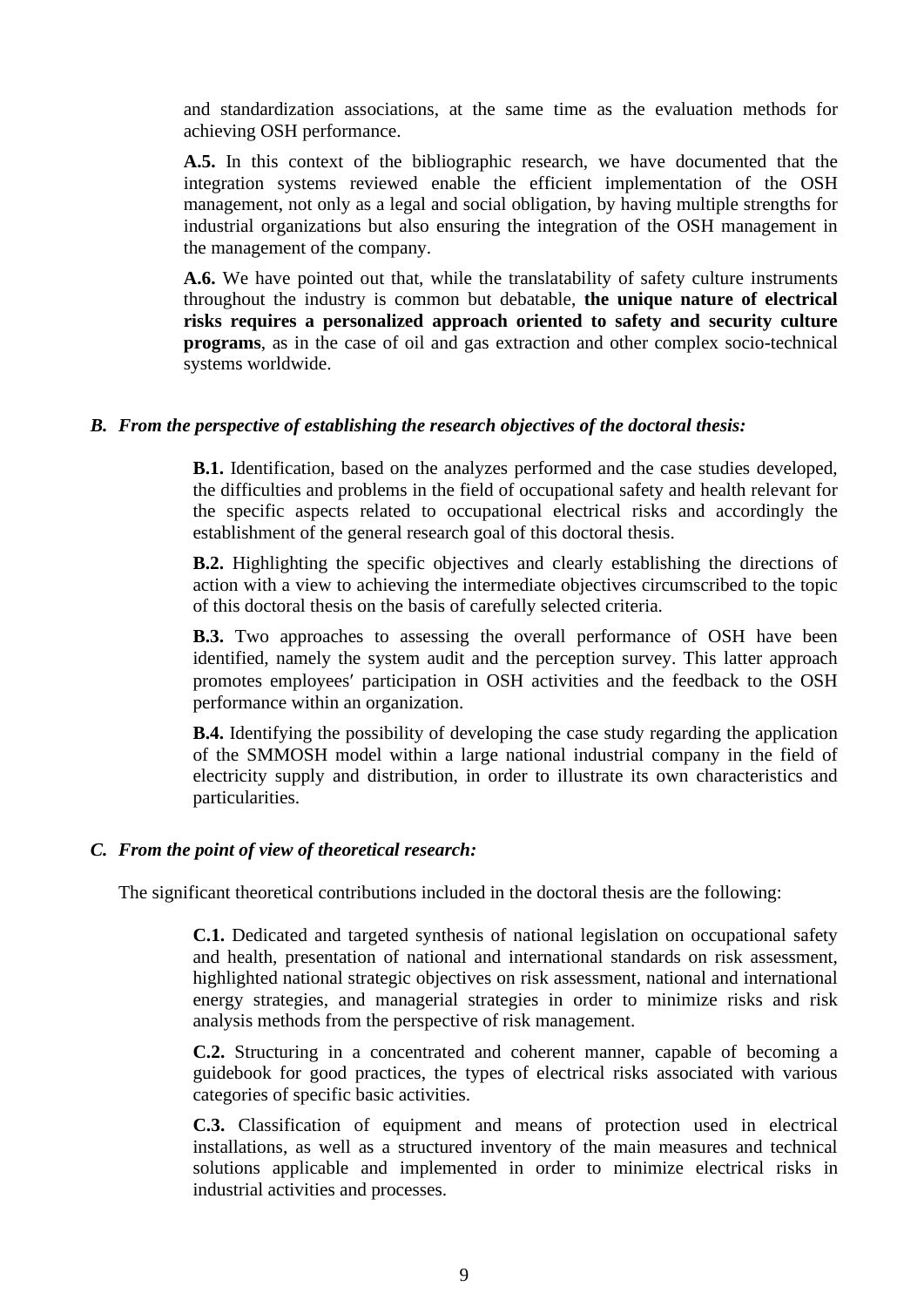**C.4.** Presentation of the evolution of statistical indicators regarding work accidents produced in Romania between 1996-2017, as well as of the evolution of statistical indicators regarding collective work accidents produced in Romania in 1996-2015.

**C.5.** Carrying out a comparative analysis of the activities undertaken by the operative staff within a non-technologized power station compared to a re-technologized one, in order to emphasize the significance of the technical / work equipment component **(Chapter 2, § 2.4)**.

**C.6.** Presentation of the characteristics of organizations and management systems, highlighting the main advantages of approaching occupational safety and health management systems. In short, we have proved the need in Romania not only for a **systemic** approach, but also a **contextual** one **(Chapter 3, § 3.7)**.

**C.7.** Design and development of a complete and complex set of risk assessment tools, subsequently applied and validated in order to estimate, quantify and evaluate the level of safety and risk assessment of an electrical nature within a representative industrial organization at national level **(Chapter 4)**.

**C.8.** Proposing a methodology for analysis risks of electrical nature in medium and high voltage installations and performing a logical sequencing of the stages regarding the suggested methodology, defining priority areas for assessing compliance with safety requirements, structured on the components of the investigated work system – ENS Module **(Chapter 4, § 4.1)**.

**C.9.** Establishing the methodology, tools / questionnaires for conducting the statistical study on the perceptions of workers / managers as to how to achieve the effectiveness of the OSH management system within an organization that operates in the field of electricity conveyance and distribution. The tools developed and the structure of the research stages are reproducible and these can be used for similar studies and research in other types of industrial organizations and, by their minimal adaptation, they will be able to analyze the perceptions on the management of other relevant risk categories **(Chapter 5, § 5.1)**.

**C.10.** The in-depth analysis of the information that forms the research database (answers to administered questionnaires) was done using IBM SPSS (Statistical Package for the Social Sciences) software, one of the most efficient and frequently used statistical data processing programs **(Chapter 5, § 5.2)**.

**C.11.** The systemic approach, in line with the provisions of ISO 31000: 2018 standard on principles, general framework and risk management process, was capitalized in order to develop a systemic model of occupational safety and health management (SMMOSH) dedicated to industrial organizations in the field of electricity, with certain potential for generalization in other types of industrial organizations.

**C.12.** The theoretical development of the OSH systemic management model generates the organizational framework meant to maintain the electrical risk in the acceptable field in a coherent manner, for all operations of an organization in the electrical field, regardless of the internal, external, and risk management context in which it is located.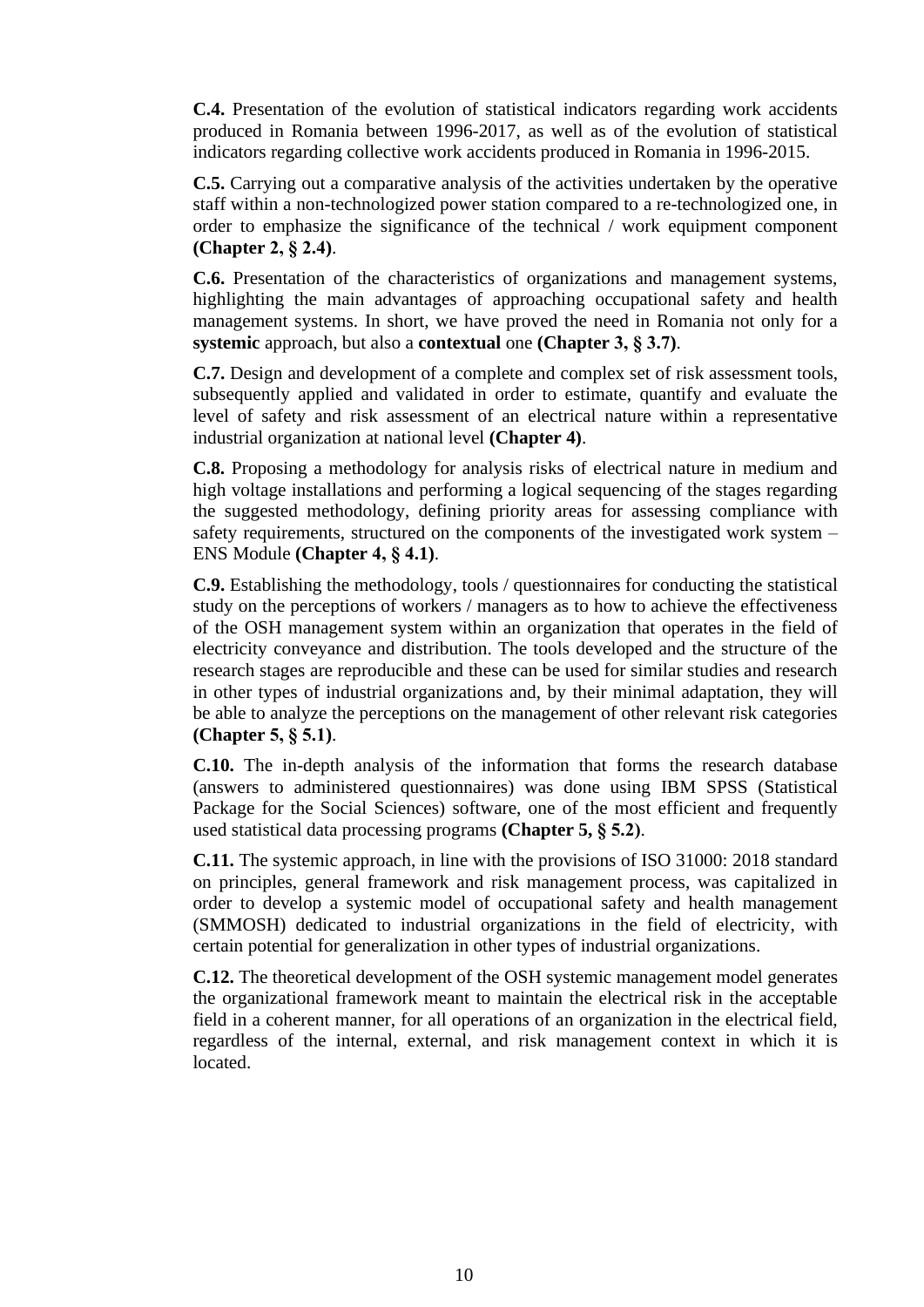#### *D. In terms of practical and applied contributions:*

The practical and applied contributions consist of the folowing:

**D.1.** Application and adaptation of a methodology for the analysis of electrical risks in medium and high voltage installations within the investigated organization **(Chapter 4, § 4.1)**.

**D.2.** Design and development of a set of specific risk assessment tools used for the quantification, and evaluation of the level of risk security.

**D.3.** Carrying out an electrical risk analysis based on a conformity assessment audit, aiming at establishing the initial situation of the industrial unit in the case study, from the point of view of the OSH, in order to serve as a point of reference for measuring and monitoring the system performance management. Implemented during the operation of the S.M.M.O.S.H., the audit or conformity assessment had the role of evaluating the degree of compliance with the provisions of the legislation and of qualitatively determining the efficiency of the elements of the S.M.M.O.S.H., within the organization in the case study conveying and distributing electricity **(Chapter 4, § 4.2)**.

**D.4.** Conducting a case study on OSH management practices within an organization in the electrical field, through a combined approach, based on diverse methods, benefiting from the rich qualitative data and the level of extension of perceptions obtained from conducting a structured quantitative survey **(Chapter 5)**.

**D.5.** Conceiving a checklist, with questions regarding issues related to the key elements in the research, in order to facilitate a semi-structured interview with the representatives of the line management **(Appendix 5)**.

**D.6.** Development and implementation of a questionnaire in order to collect the opinions and perceptions of employees regarding the management practices of the OSH and the functioning of the organization in the electrical field **(Appendix 6)**.

**D.7.** Carrying out a statistical study on the perceptions of workers / managers as to how to achieve and, implicitly, obtain the effectiveness the occupational safety and health system, by using the IBM SPSS (Statistical Package for the Social Sciences) software - **(Chapter 5, § 5.2)**.

**D.8.** Development of a systemic management model for occupational safety and health (SMMOSH) and its application in an industrial company in the field of electricity supply and distribution **(Chapter 6)**.

#### *E. From the point of view of disseminating the results*

During the doctoral internship and the previous documentation I have published (8 articles and scientific papers as first author and co-author) the following (details in **Appendix 8**):

- 1 article published in journals indexed Web of Science WoS (ISI);
- 3 scientific papers published in the volumes of scientific events indexed Web of Science-WoS (ISI) Proceedings;
- 1 scientific paper published in BDI indexed specialized journals;